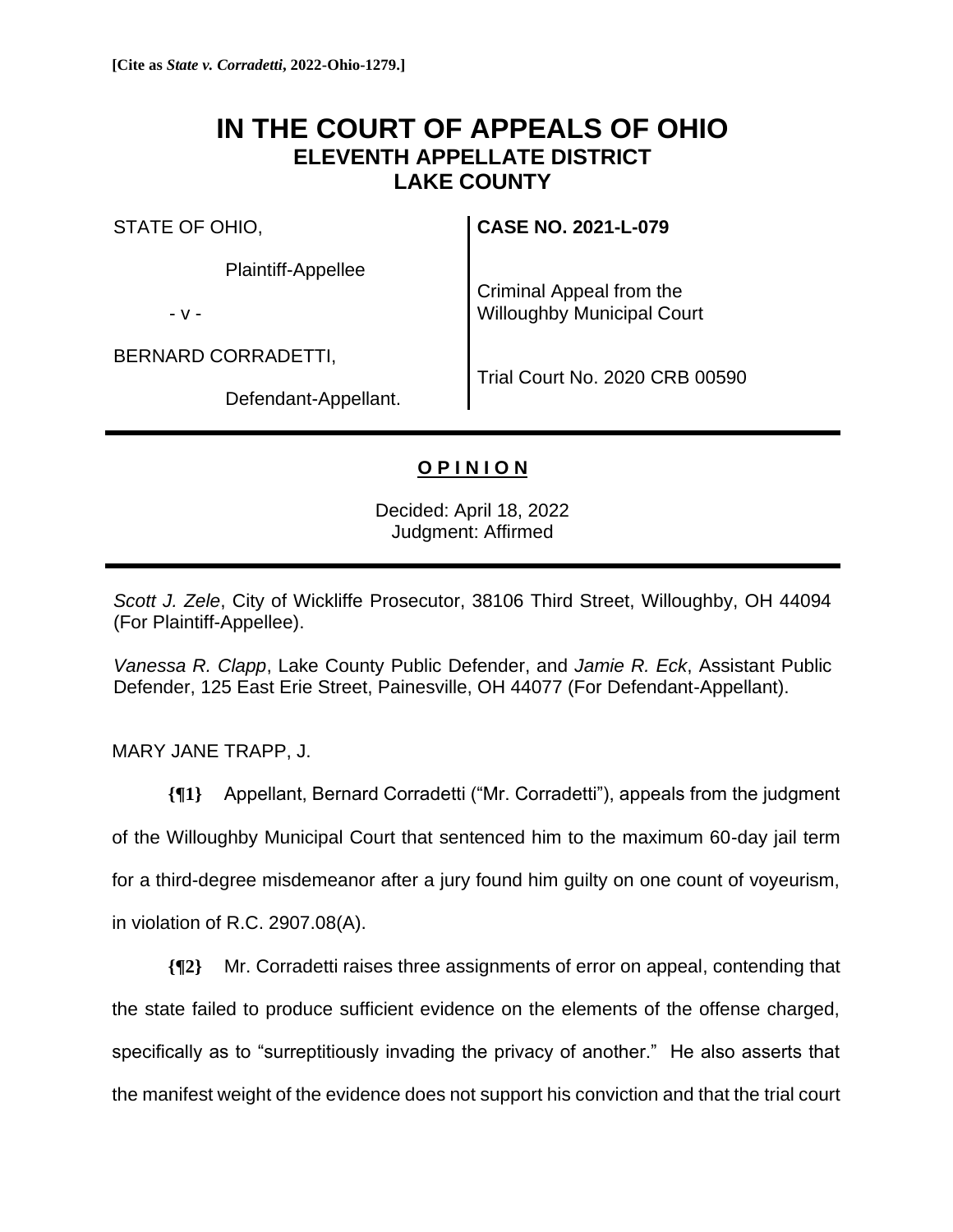failed to consider the purposes of misdemeanor sentencing pursuant to R.C. 2929.21 and the factors to consider pursuant to R.C. 2929.22.

**{¶3}** After a thorough review of the record and relevant caselaw, we find Mr. Corradetti's assignments of error are without merit. The state introduced more than sufficient evidence from which a jury could find that Mr. Corradetti "surreptitiously invaded the privacy" of others by way of the victims' testimony and the testimony of the investigative officer. The jury also considered the note Mr. Corradetti slipped under the hotel room door to the victims. The note, containing his phone number, informed them that he watched them engage in intercourse and asked to do it again. Finally, the jury considered photographs of the scene and a recording of a telephone call between Mr. Corradetti and the investigative officer posing as one of the victims.

**{¶4}** Similarly, the manifest weight of the evidence more than supports the jury's verdict. Evidence that Mr. Corradetti stood between the shrub line and a hotel window, peeping through curtains that were only slightly ajar without permission of the occupants, who were engaged in sexual relations, supports the jury's finding that Mr. Corradetti "surreptitiously invaded the privacy" of others.

**{¶5}** Lastly, the trial court explicitly stated that it considered the principles of misdemeanor sentencing pursuant to R.C. 2929.21 and the factors pursuant to R.C. 2929.22 and imposed the maximum 60-day sentence after reviewing Mr. Corradetti's past failed rehabilitation efforts and his lengthy history of convictions, including six prior sex offenses, one of which occurred while this case was pending. Mr. Corradetti failed to affirmatively demonstrate that the trial court did not consider the purposes and factors of misdemeanor sentencing in this case.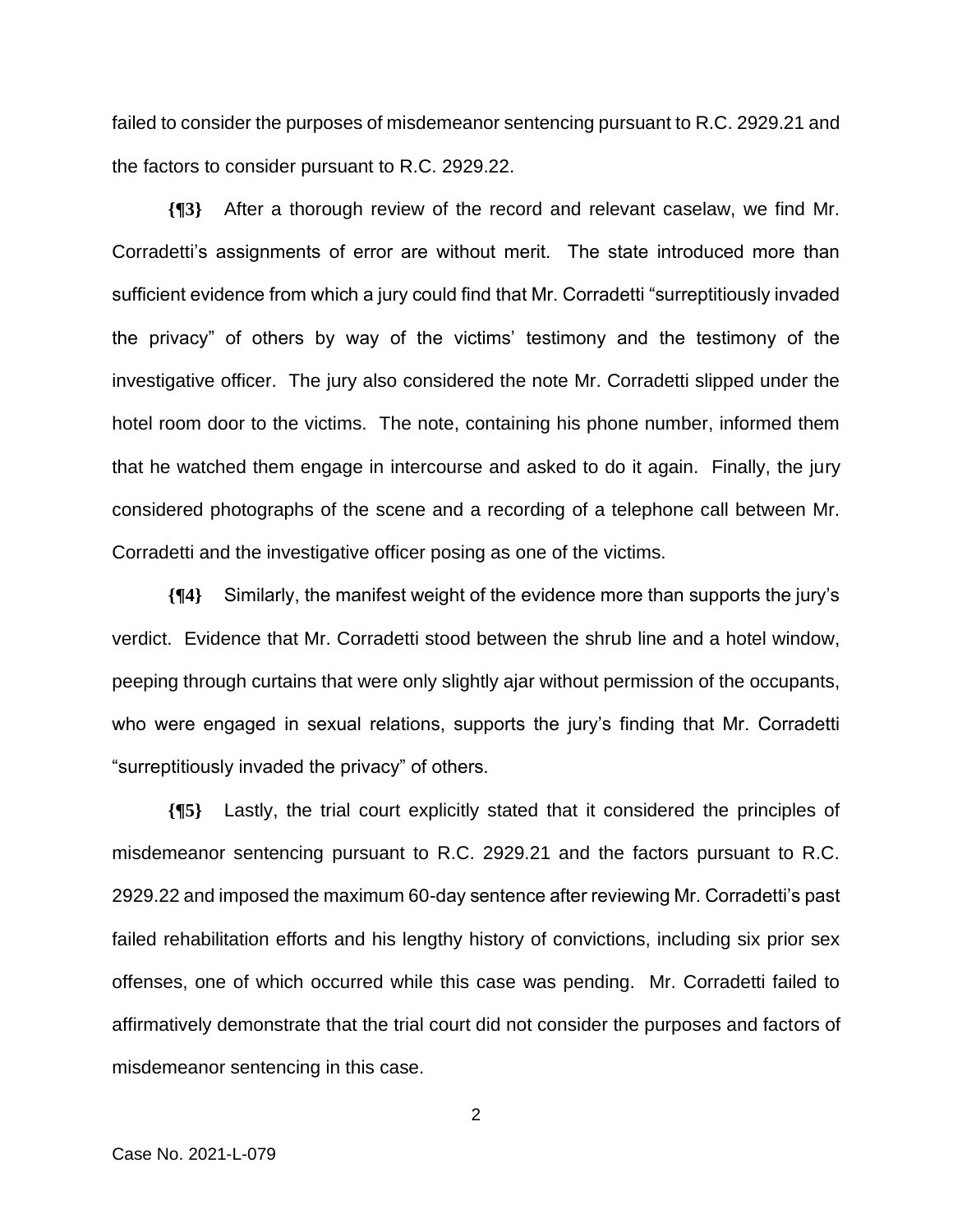**{¶6}** The judgment of the Willoughby Municipal Court is affirmed.

### **Substantive and Procedural Facts**

**{¶7}** In March 2020, the state filed a complaint in the Willoughby Municipal Court charging Mr. Corradetti with one count of voyeurism, a third-degree misdemeanor, in violation of R.C. 2907.08(A).

**{¶8}** The charge resulted from an incident in which Mr. Corradetti watched a couple through a window of a hotel room. He slid a note under the door propositioning to "watch" the couple again and left his phone number. After the couple reported the incident to the police, Mr. Corradetti was arrested. While this case was pending and Mr. Corradetti was out on bond, he was charged in a second case with another count of voyeurism in a substantially similar incident at the same hotel.

**{¶9}** At a pretrial, Mr. Corradetti changed his plea to guilty, which the court accepted and then deferred the matter for sentencing. At the sentencing hearing, prior to the sentence being imposed, Mr. Corradetti moved the court to withdraw his plea, arguing that his attorney did not inform him that a conviction would result in an elevation in the tier of his sex offender registry from a Tier II to a Tier III sex offender. The court explained that due to Mr. Corradetti's prior convictions, his status was elevated by operation of law. The court granted Mr. Corradetti's motion, and set the matter for a jury trial.

**{¶10}** The case proceeded to a one-day jury trial. The state presented three witnesses: the victim couple ("C.G." and "G.N."), and Patrolman Kevin Ankuda, a Wickliffe Police Department Officer ("Officer Ankuda").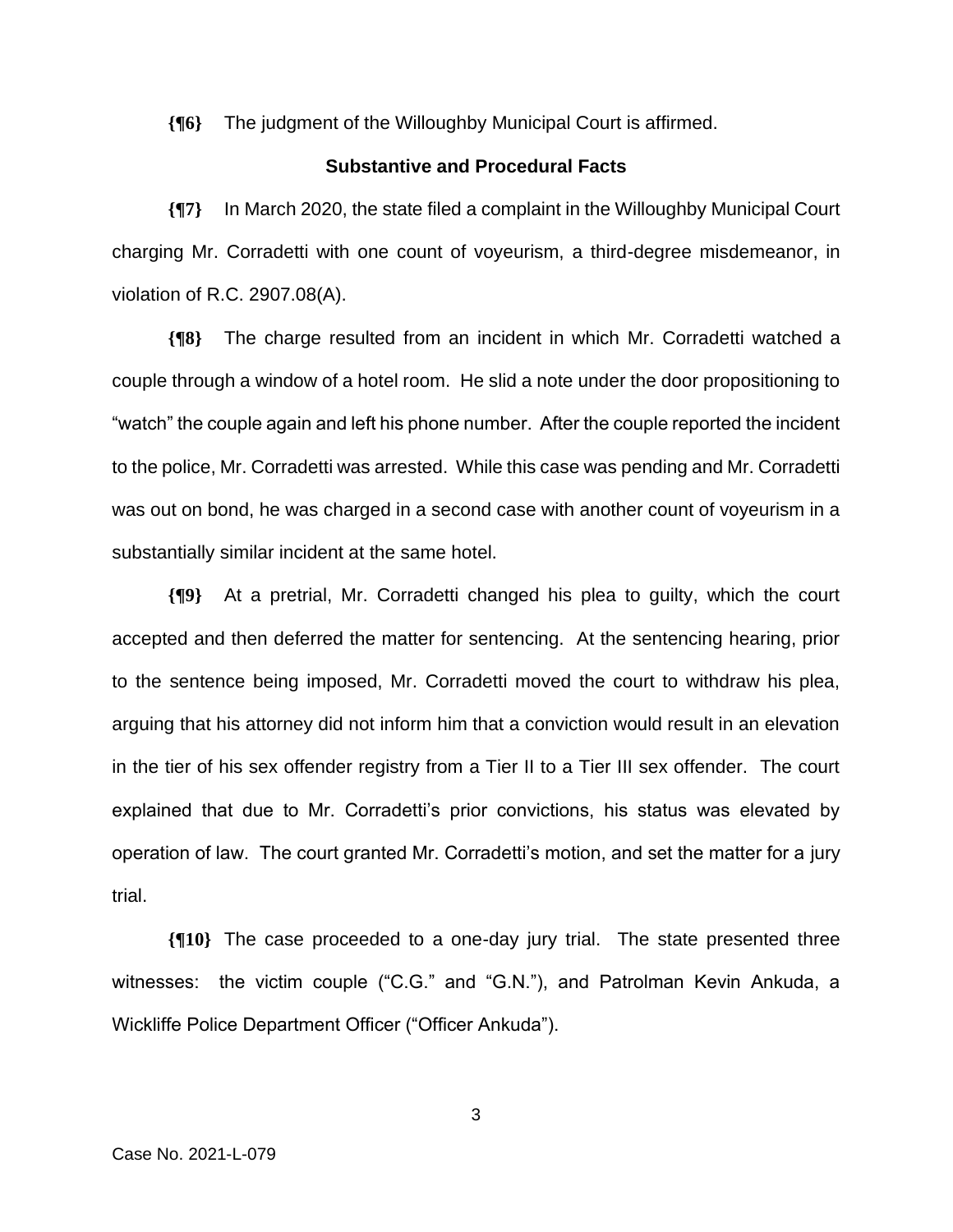**{¶11}** C.G. testified that he resided in Marion, Ohio, and that his girlfriend, G.N. lived Shaker Heights, Ohio. For Valentine's Day, the couple decided to get a hotel room. He described the window coverings as "old-fashioned" and "slightly ajar" with a 4 to 5 inch gap. They checked into the room around 11:00 p.m. and after a while engaged in sexual relations. C.G. was not aware anyone was watching them, did not invite anyone to watch them, and testified that he would have been angry if he had known someone was watching. G.N. woke him up around 4:00 a.m. because she saw a note slipped under the door. C.G. read the note for the jury, which stated, "Hi, smiley face. Any chance I can watch again? I'll even pay for the room or whatever. Thank you. Smiley face, and then a room number." He observed that G.N. was terrified and very uncomfortable. C.G. felt upset that his privacy was invaded.

**{¶12}** C.G. and G.N. went to the receptionist and inquired if there were cameras in the hallway. After the receptionist informed them there were no cameras in the hallways, they called the police from the lobby since they were afraid to be in the room. Officer Ankuda arrived on the scene and investigated the parking lot, the shrubs outside near the window, and the hotel room. C.G. informed him they wanted to press charges.

**{¶13}** G.N. similarly testified that she was not aware anyone was watching them and that she did not invite anyone to watch them. They chose a hotel room specifically for privacy because she lived with her parents. They did not pass anyone in the hotel hallway, and she would have felt very uncomfortable if she had known someone was watching. She woke up between 3:00 and 4:00 a.m. and saw the note slipped under the door. After she read the note, she felt "shocked," "upset," and "scared." She did not see the author of the note or give him permission to watch her, nor did she know that the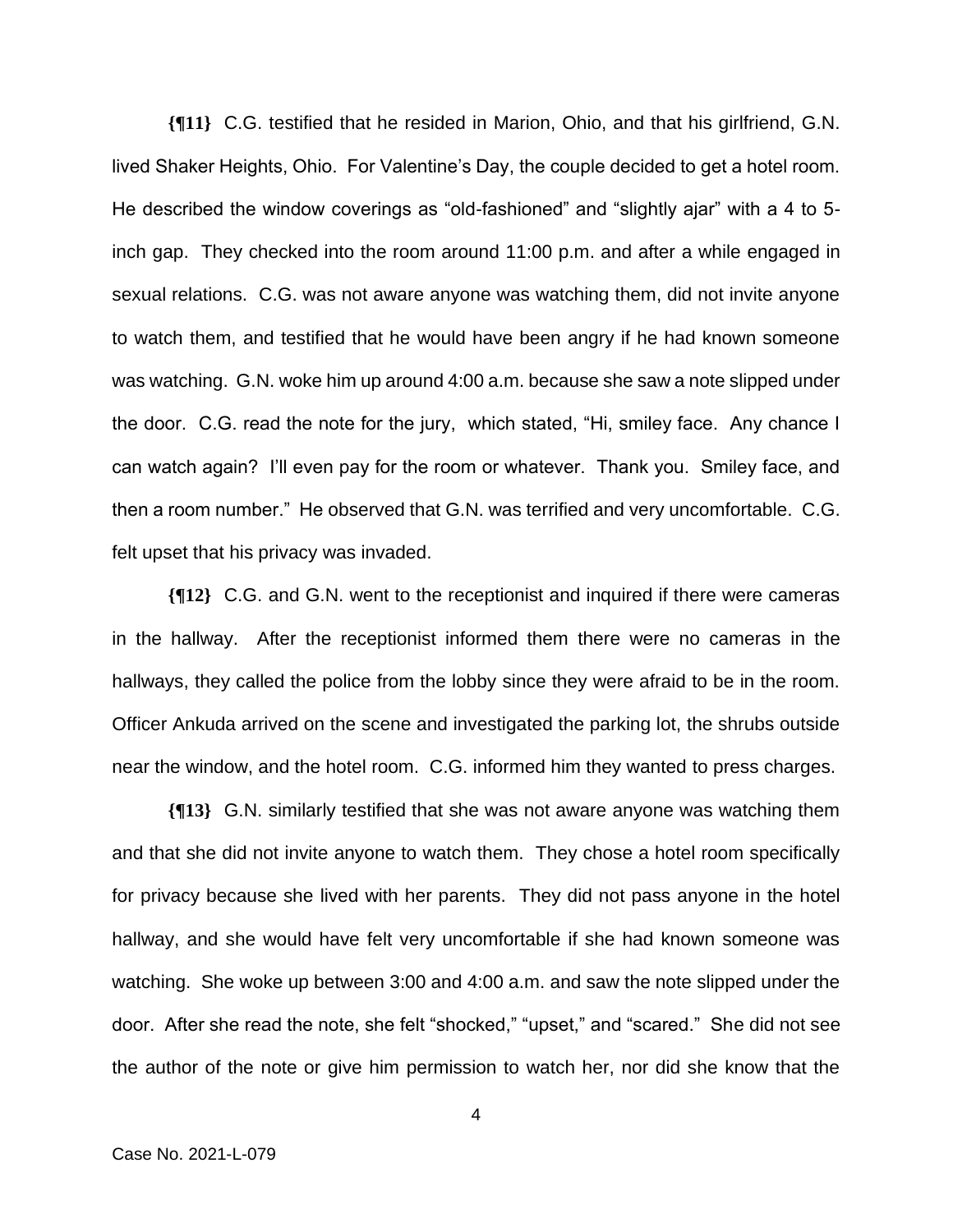person was watching her. She woke up C.G. and observed that he appeared upset and angry.

**{¶14}** Officer Ankuda testified that he received a report for a "peeping Tom" and responded to the scene, meeting with the two victims in the lobby. He described the hotel room for the jury, explaining that the victims were in Room 260, which was on the ground floor and was "just a regular size hotel room." He noticed the window had two different coverings - a sheer transparent set and an opaque set - commonly referred to as "privacy blinds," which were partially closed. He explained that it was "easier to see outside [the window] to inside. Like even when I went, I was surprised how easy it was to see inside. When you're inside, you have the sheer blinds and then you have the window, the light bouncing off the window. So you see your reflection. You're not seeing the parking lot unless you like really get up close to the window. You're seeing sheer blinds and if you're standing by the window, you can see your reflection."

**{¶15}** Officer Ankuda also investigated outside the hotel room, noting there was snow on the ground. The parking lot was directly in front of the hotel room, with mostly handicapped spots so "not many people park there." The only place he found footprints that went off the sidewalk was directly in front of the victims' room. "It looked like somebody was standing there for awhile and like either shoveling or moving around." There were also three cigarette butts outside the window, indicating the person was there for a bit of time, and two more located nearby in the parking lot. There were footprints between the shrubbery and the window, which had only a "foot or so" of space between them. "If you're on the other side of the shrubs, you're basically almost right up against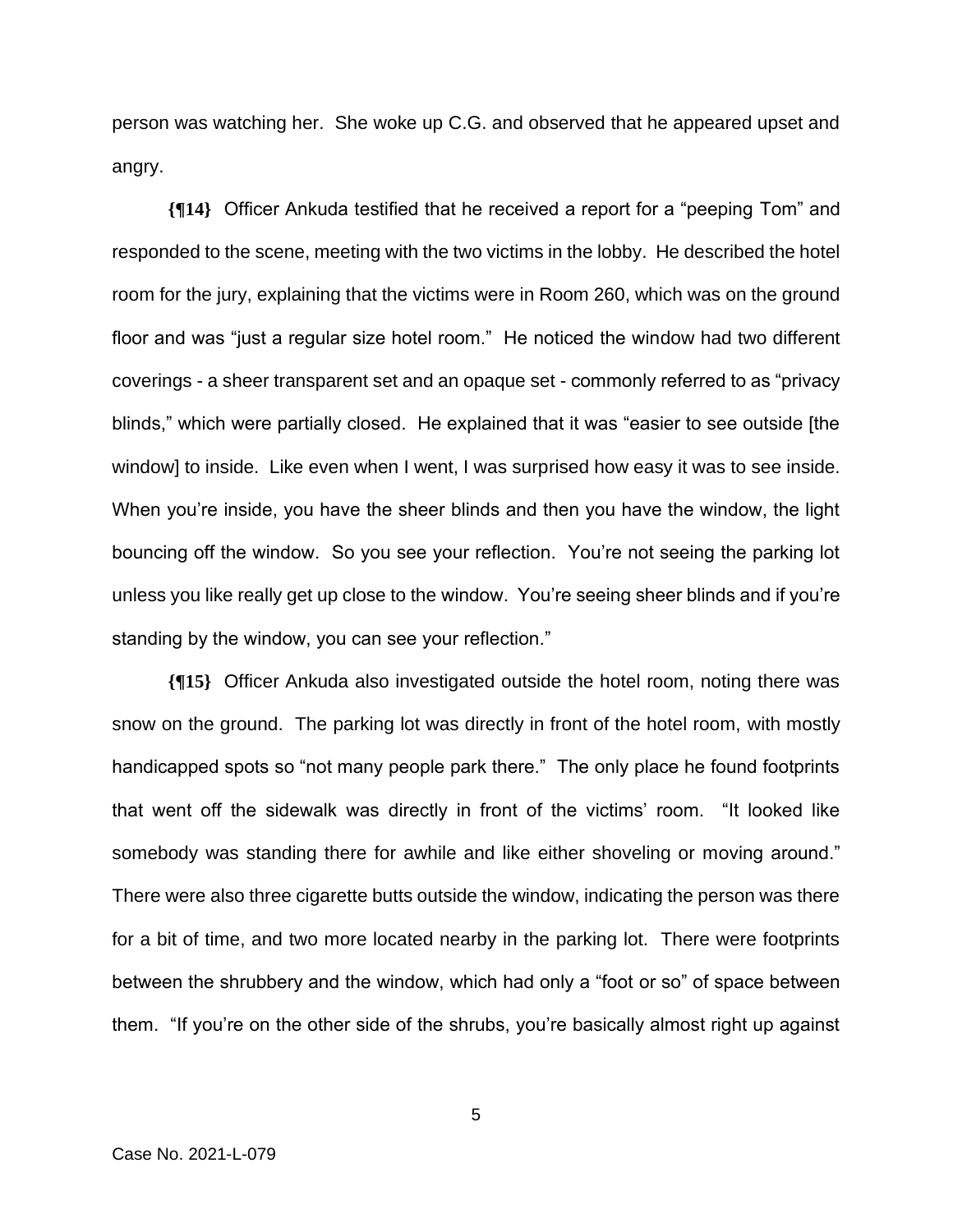the window." Officer Ankuda explained the photographs he took, which, along with Mr. Corradetti's note, were admitted into evidence.

**{¶16}** Officer Ankuda explained he identified Mr. Corradetti after running the phone number through LEADS (Law Enforcement Automated Data System) and identified Mr. Corradetti to the jury. In a recorded call, he called the phone number to pose as one of the victims, and a man answered. Acting like the person who received the note, he told Mr. Corradetti that "it kind of creeps me out." Mr. Corradetti told him there were several different hotels they could go to and that he did not want to go to the same hotel because he did not want to get caught "watching" people. He further told the officer that he would buy the hotel room, and when the officer seemed unsure, he told him that he made homemade wine or liquor and could supply them with it. Officer Ankuda told Mr. Corradetti he would think about it and hung up the phone. The recorded phone conversation was played for the jury.

**{¶17}** After the state rested, defense counsel made a Crim.R. 29 motion for acquittal, which the court denied. The defense then rested and renewed the Crim.R.29 motion, which the court also denied.

**{¶18}** The jury found Mr. Corradetti guilty on one count of voyeurism, and the court deferred the matter for a sentencing hearing.

**{¶19}** At the sentencing hearing, the trial court also accepted Mr. Corradetti's plea of guilty to one count of voyeurism, a third-degree misdemeanor, in violation of R.C. 2907.08(A), in case no. 21-CRB-00592, the second incident that occurred while the instant case was pending. After addressing the guilty plea in that case and advising Mr.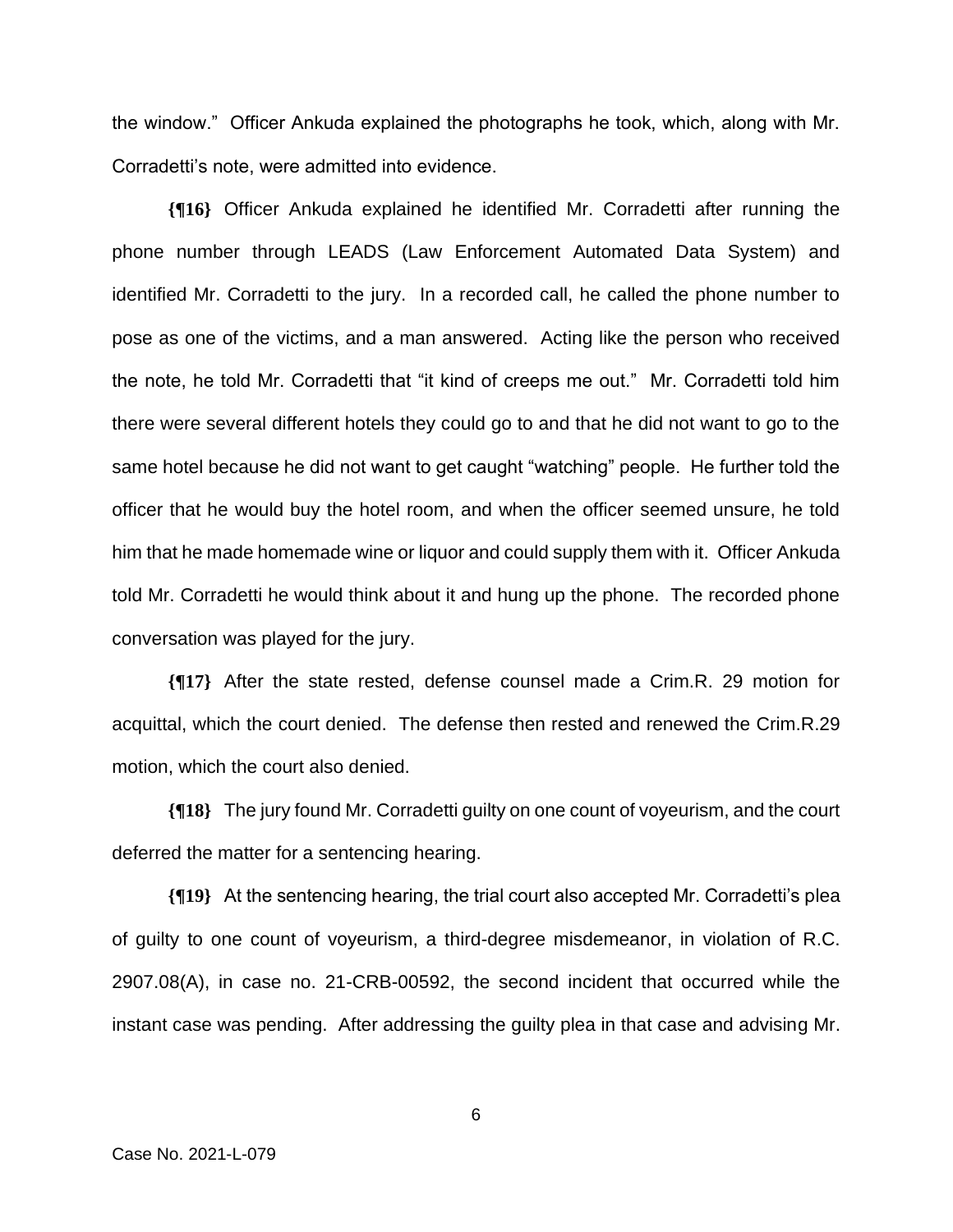Corradetti on his Tier III sex offender status, the court proceeded to sentence Mr. Corradetti on both convictions.

**{¶20}** Defense counsel requested community control sanctions, contending that the Tier III sex offender requirements were punitive enough and that rehabilitation was necessary given Mr. Corradetti's sex addiction, supported by a letter from his sex offender/treatment counselor. Defense counsel also noted that Mr. Corradetti has his own landscaping business. Mr. Corradetti spoke on his own behalf, explaining that his sex addiction and his latest "binge" were due to the fact that he was molested as a child and that he stopped going to counseling after his mother died and due to the COVID epidemic.

**{¶21}** The trial court reviewed Mr. Corradetti's extensive criminal history, which dated back to 1980, which included six convictions for sexually oriented offenses, including unlawful sexual conduct with a minor, and at least ten cases where he was sentenced to a term in prison. In addition, he violated the terms of his bond in this case and his judicial release. The court considered his counseling, noting that there has been a failure of rehabilitation since he was unable to follow the rules of probation and bond, and that his former Tier II sex offender status did nothing to prevent him from committing additional sex offenses.

**{¶22}** The court explicitly stated that it considered the misdemeanor principles of sentencing pursuant to R.C. 2929.21 and the factors pursuant to R.C. 2929.22. After finding that Mr. Corradetti was not amenable to a community control sanction and that his sanctions for prior sentences demonstrated the imposition of the longest jail term was necessary, the trial court sentenced Mr. Corradetti to a maximum 60-day jail sentence for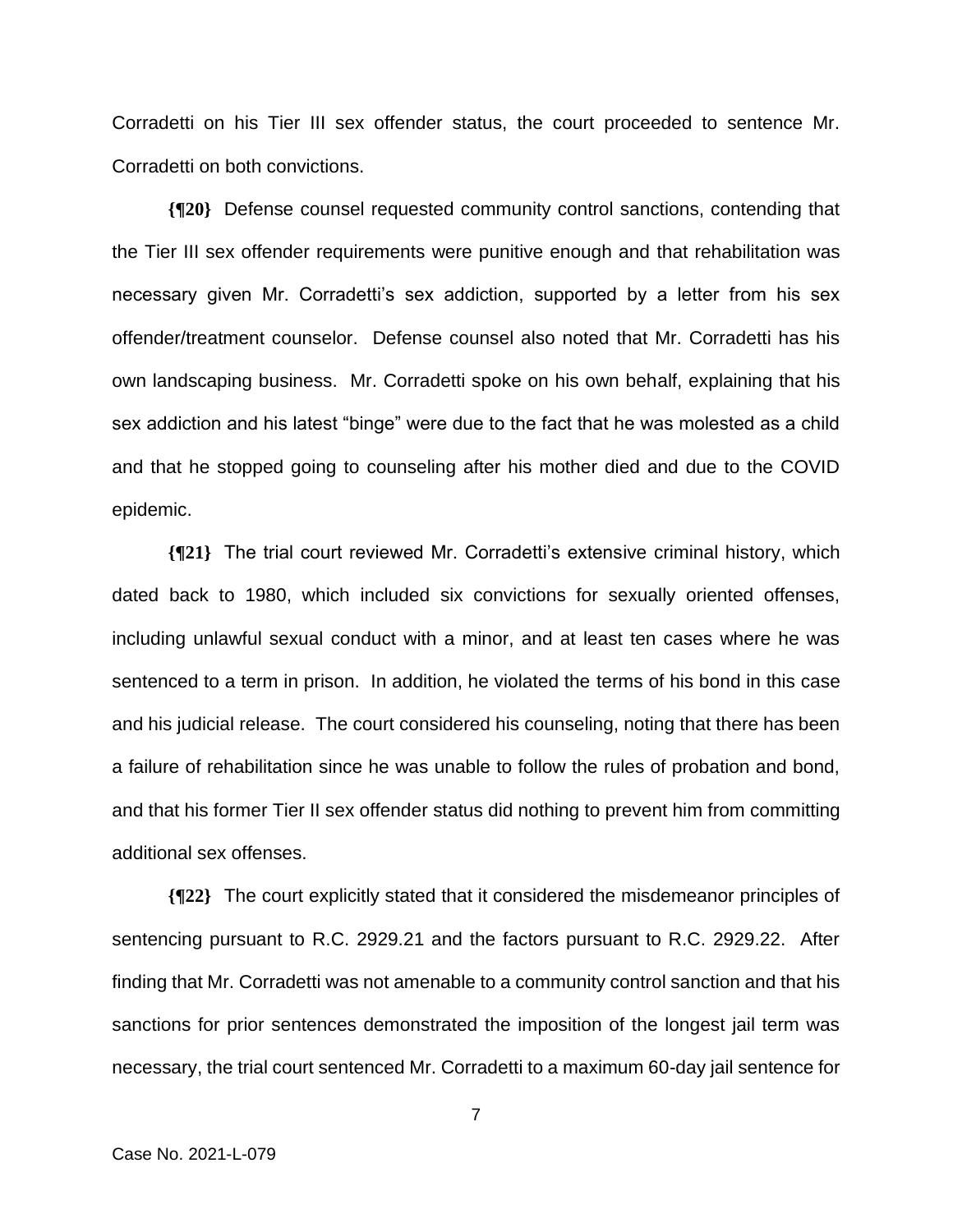a third-degree misdemeanor in this case and a maximum 60-day jail sentence in 21-CRB-00592.

**{¶23}** The court ordered the sentences to be served consecutively to each other, finding that consecutive sentences were necessary to prevent Mr. Corradetti from committing future crime and to protect the public. The trial court also found that the 21- CRB-00592 case occurred while this case was pending and that the facts and circumstances of that crime, with the exception of the victims, were substantially similar.

**{¶24}** Mr. Corradetti raises three assignments of error on appeal:

**{¶25}** "[1.] The trial court erred to the prejudice of the defendant-appellant when it denied his motion for acquittal made pursuant to Crim.R. 29(A).

**{¶26}** "[2.] The trial court erred to the prejudice of the defendant-appellant when it returned a verdict of guilty against the manifest weight of the evidence.

**{¶27}** "[3.] The trial court committed an abuse of discretion when it imposed a maximum sentence of 60-days in jail."

#### **Sufficiency of the Evidence**

**{¶28}** In his first assignment of error, Mr. Corradetti contends the state failed to introduce sufficient evidence to establish beyond a reasonable doubt the elements of the offense charged, specifically the element of "surreptitiously invading the privacy of another."

**{¶29}** "'"Sufficiency" is a term of art meaning that legal standard which is applied to determine whether the case may go to the jury or whether the evidence is legally sufficient to support the jury verdict as a matter of law.'" *State v. Thompkins*, 78 Ohio St.3d 380, 386, 678 N.E.2d 541 (1997), quoting *Black's Law Dictionary* 1433 (6th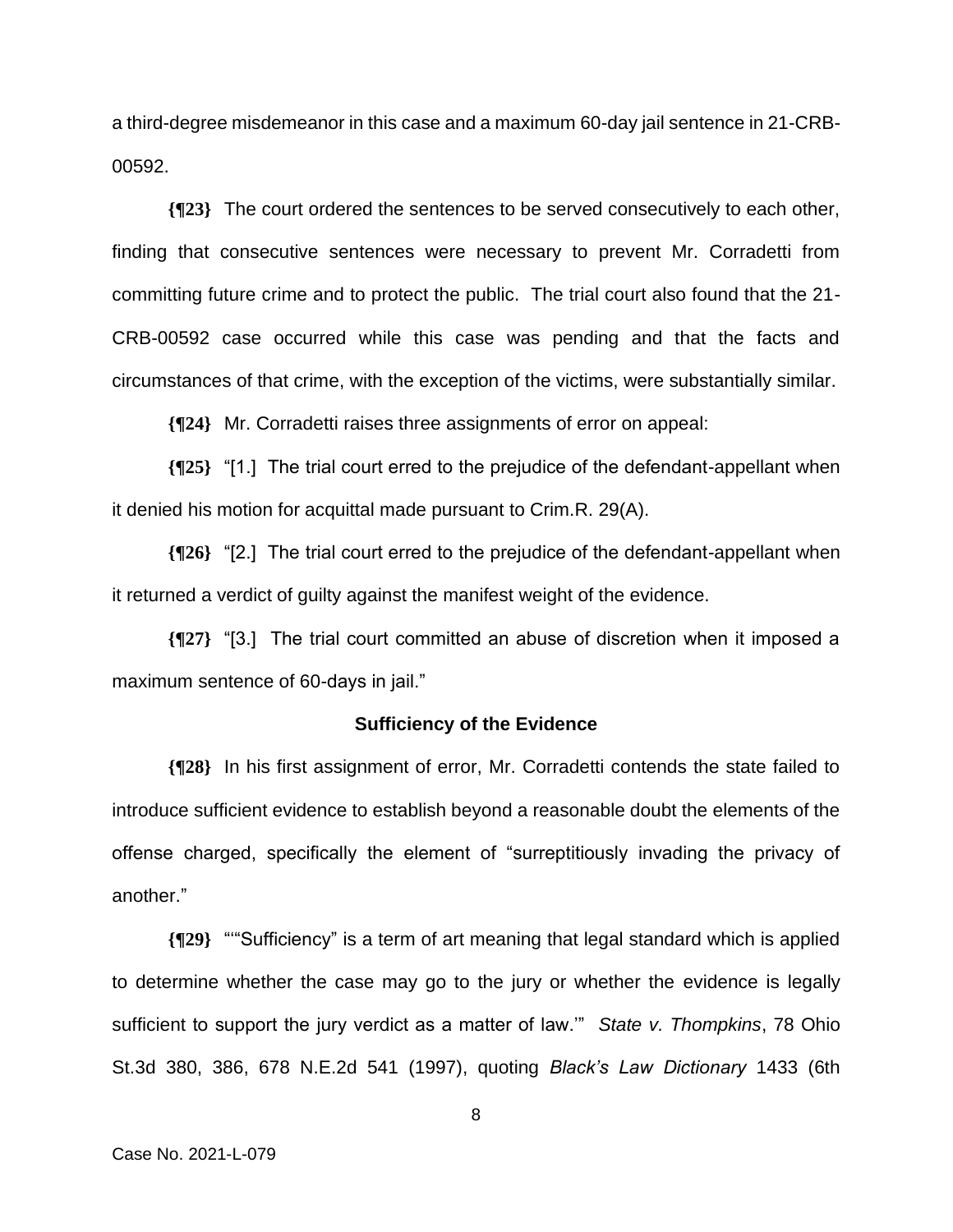Ed.1990). The relevant inquiry when determining whether the evidence is sufficient to support the verdict "is whether, after viewing the evidence in a light most favorable to the prosecution, any rational trier of fact could have found the essential elements of the crime proven beyond a reasonable doubt." *State v. Jenks*, 61 Ohio St.3d 259, 574 N.E.2d 492 (1991), paragraph two of the syllabus. "The verdict will not be disturbed unless the appellate court finds that reasonable minds could not reach the conclusion reached by the trier of facts." *Id.* at 273. Whether the evidence is legally sufficient is a question of law. *Thompkins* at 386.

**{¶30}** The state was required to produce sufficient evidence on each element of the offense of voyeurism, in violation of R.C. 2907.08(A), which provides: "[n]o person, for the purpose of sexually arousing or gratifying the person's self, shall commit trespass or otherwise surreptitiously invade the privacy of another, to spy or eavesdrop upon another."

**{¶31}** "Surreptitious" is defined in Black's Law Dictionary as "(Of conduct) unauthorized and clandestine; done by stealth and without legitimate authority." *Black's Law Dictionary*, surreptitious (11th Ed.2019).

**{¶32}** With these standards in mind, we conclude that the state introduced legally sufficient evidence to support Mr. Corradetti's voyeurism conviction, including the element of "surreptitiously invading the privacy of another." Both victims testified that they had reserved a hotel room for privacy and that they were unaware someone was watching them. Footprints were found in the snow in the one-foot space between the window and the shrubs, which Officer Ankuda testified would have put a person directly against the window of a hotel room that had curtains drawn together with only a few-inch gap. Mr.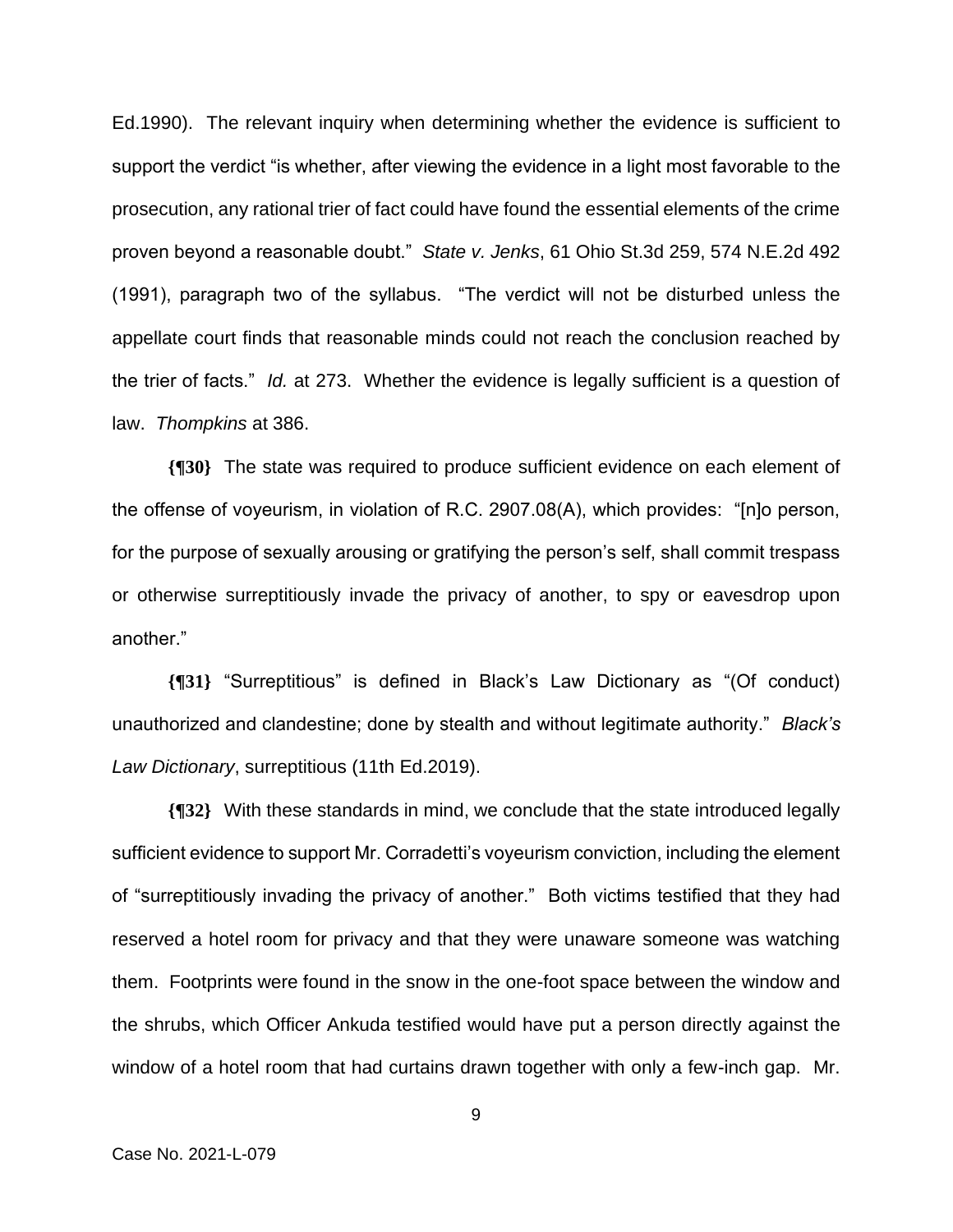Corradetti then slipped a note by which he informed the couple that he had watched them, propositioned them further, and left his phone number.

**{¶33}** The victims' testimony and that of the investigative officer was supported by the note Mr. Corradetti slipped under the victims' hotel room door, photographs of the scene, and a recording of a telephone call between Mr. Corradetti and the officer posing as one of the victims in which Mr. Corradetti admitted his actions.

**{¶34}** Surely, evidence of Mr. Corradetti peeping into a hotel window with curtains that are only slightly ajar without permission while the occupants who are engaged in sexual relations are unaware of his presence is sufficient evidence of surreptitious behavior or "unauthorized and clandestine" conduct "done by stealth and without legitimate authority." *See State v. Goldblum*, 2d Dist. Montgomery No. 25851, 2014-Ohio-5068, ¶ 20 (Evidence that the appellant committed a number of acts while the victim was sleeping and unaware was sufficient to meet the "surreptitiously invade the privacy of another" element.)

**{¶35}** Mr. Corradetti's first assignment of error is without merit.

#### **Manifest Weight of the Evidence**

**{¶36}** In his second assignment of error, Mr. Corradetti contends that his conviction is against the manifest weight of the evidence and unsupported by competent, credible evidence that proved his guilt beyond a reasonable doubt. Specifically, he contends the manifest weight of the evidence does not support a finding that he was surreptitiously invading the couple's privacy because the privacy curtains were not closed, the lights were on in the hotel room, the couple used the bed closest to the window, and Officer Ankuda testified that the shrubs were between chest and belly button high.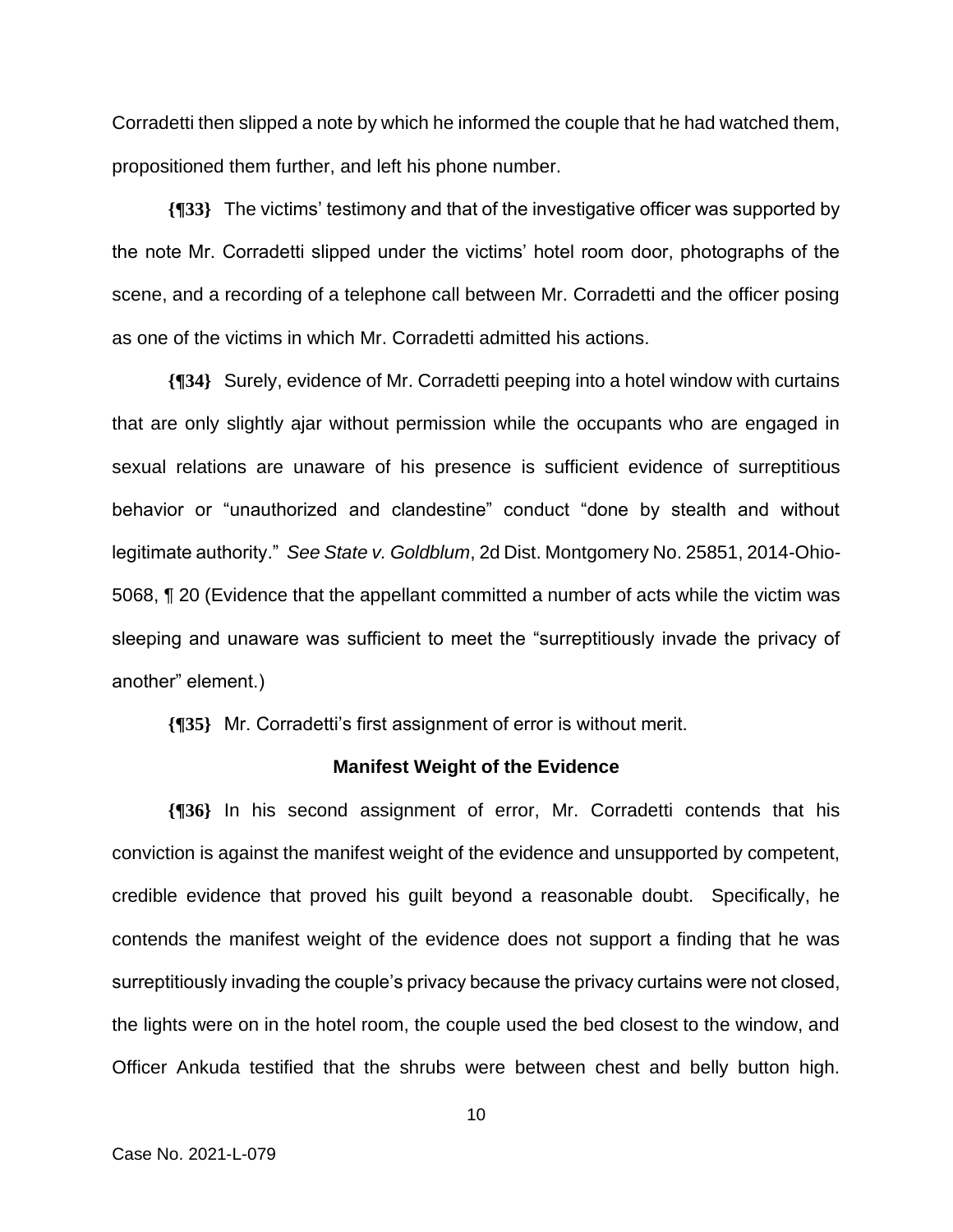Further, he did not hide himself from the couple but stood there watching them openly for approximately 30 to 45 minutes through a 4 to 5-inch gap in the curtains while standing directly outside their window.

**{¶37}** When reviewing whether a conviction is against the manifest weight of the evidence, we must "examine whether the evidence produced at trial 'attains the high degree of probative force and certainty required of a criminal conviction.'" *State v. Tibbetts*, 92 Ohio St.3d 146, 163, 749 N.E.2d 226 (2001), quoting *State v. Getsy*, 84 Ohio St.3d 180, 193, 702 N.E.2d 866 (1998). In order to do this, we must examine the entire record, weigh the evidence and all reasonable inferences, consider the credibility of witnesses, and determine whether the fact-finder clearly lost its way and created such a manifest miscarriage of justice that the conviction must be reversed and a new trial ordered. *Id.* "'Weight is not a question of mathematics, but depends on its effect in inducing belief.'" (Emphasis deleted.) *Thompkins*, *supra*, at 387, quoting *Black's Law Dictionary* 1594 (6th Ed.1990).

**{¶38}** As our review of the evidence indicated, there was more than enough evidence to support the jury's verdict that Mr. Corradetti surreptitiously invaded the couple's privacy while they were engaged in a private moment. Although the lights were on in the hotel room and the sheer curtains were slightly ajar, Officer Ankuda testified that it was easier to see outside the window looking in, and when looking out the window from inside the hotel room, one's reflection and the sheer curtains obscured the view of the parking lot. Both victims testified that they did not know they were being watched and that they would not have given anyone permission to watch them. They were both upset and felt their privacy was invaded. Although the shrubs were only waist to chest high, it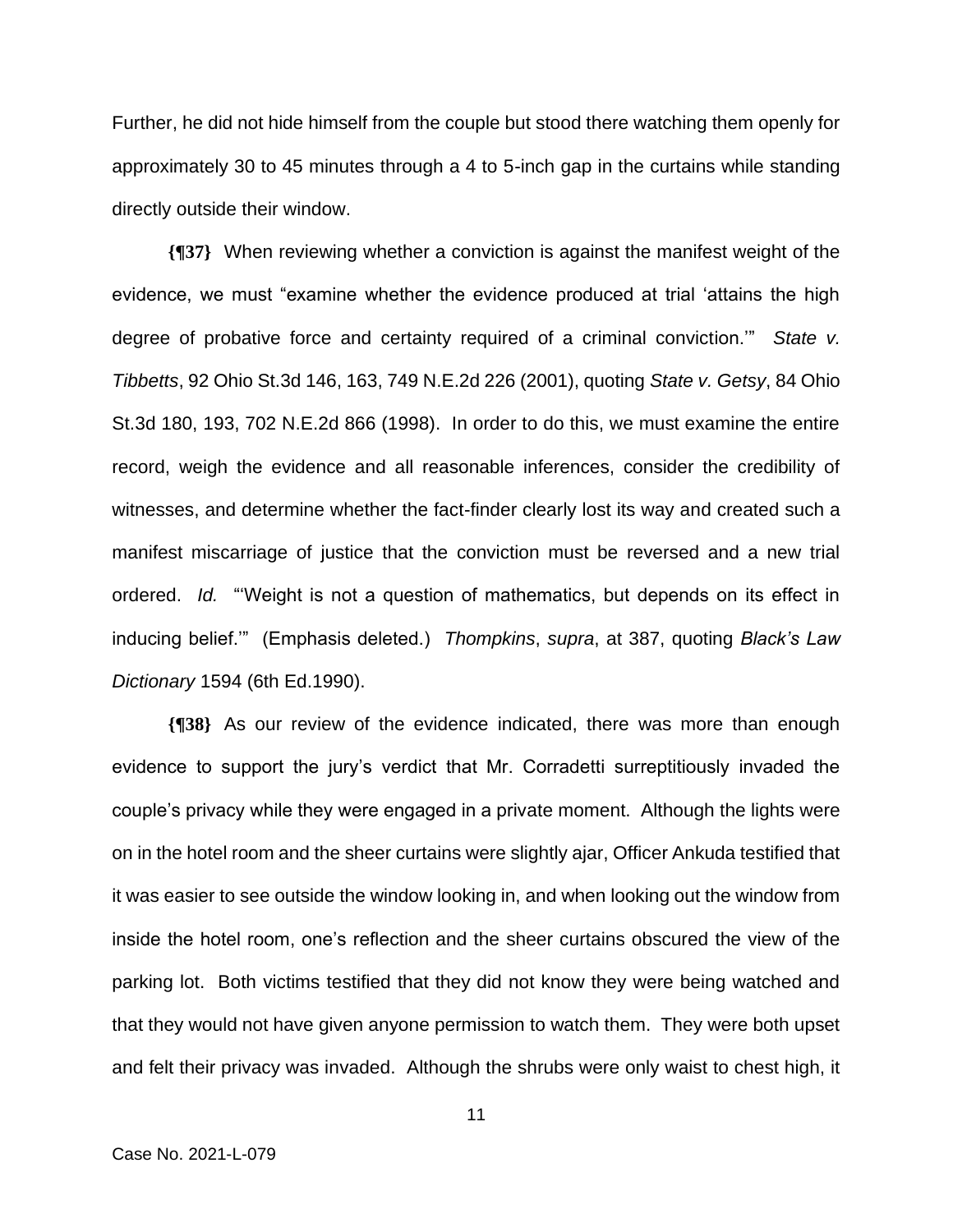is not normal behavior to squeeze oneself between the bushes and the window of someone's obviously occupied hotel room.

**{¶39}** As to the defense's competing version of events, it is well-settled that when assessing the credibility of witnesses, "[t]he choice between credible witnesses and their conflicting testimony rests solely with the finder of fact and an appellate court may not substitute its own judgment for that of the finder of fact." *State v. Awan*, 22 Ohio St.3d 120, 123, 489 N.E.2d 277 (1986). Furthermore, "if the evidence is susceptible to more than one interpretation, a reviewing court must interpret it in a manner consistent with the verdict." *Warren v. Simpson,* 11th Dist. Trumbull No. 98-T-0183, 2000 WL 286594, \*3 (Mar. 17, 2000).

**{¶40}** Mr. Corradetti's second assignment of error is without merit.

#### **Misdemeanor Sentencing**

**{¶41}** In his third assignment of error, Mr. Corradetti contends the trial court abused its discretion when it imposed the maximum 60-day jail sentence because it failed to consider the enumerated purposes of misdemeanor sentencing pursuant to R.C. 2929.21 and the factors pursuant to R.C. 2929.22. More specifically, he argues the trial court only considered punishment and not rehabilitation of the offender because he acknowledged his sex addiction, he had previously sought counseling, which he admittedly failed to continue after his mother passed away, and his attorney requested probation in order for him to address his addiction.

**{¶42}** "'Misdemeanor sentencing is within the discretion of the trial court and a sentence will not be disturbed absent an abuse of discretion.'" *State v. Corbissero*, 11th Dist. Ashtabula No. 2011-A-0028, 2012-Ohio-1449, ¶ 53, quoting *Conneaut v.*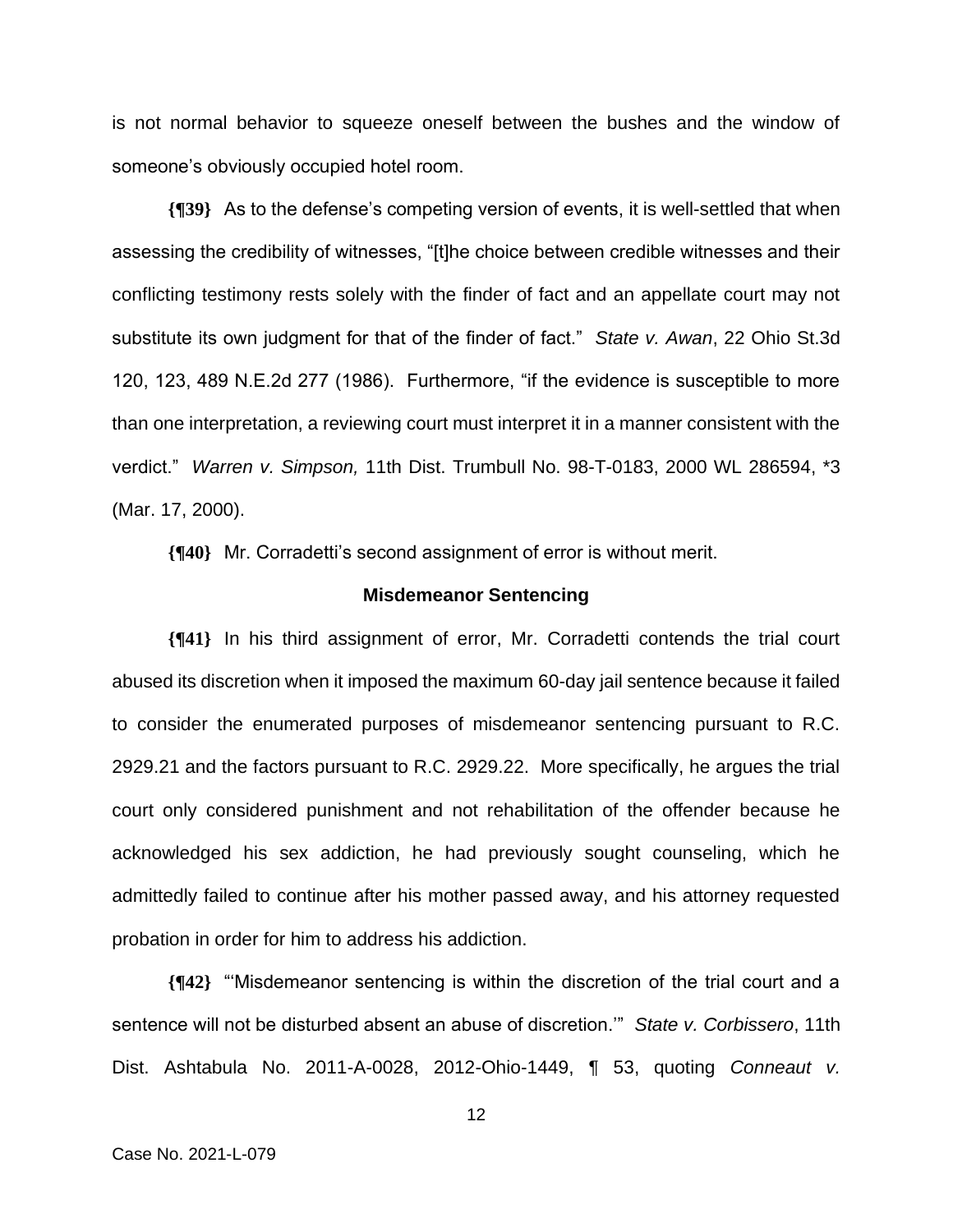*Peaspanen*, 11th Dist. Ashtabula No. 2004-A-0053, 2005-Ohio-4658, ¶ 18. An abuse of discretion is the trial court's "'failure to exercise sound, reasonable, and legal decisionmaking.'" *State v. Beechler*, 2d Dist. Clark No. 09-CA-54, 2010-Ohio-1900, ¶ 62, quoting *Black's Law Dictionary* 11 (8th Ed.2004).

**{¶43}** R.C. 2929.21(A) provides that a court sentencing a misdemeanor offender "shall be guided by the overriding purposes of misdemeanor sentencing," i.e., "to protect the public from future crime by the offender and others and to punish the offender." A sentence imposed for a misdemeanor "shall be reasonably calculated to achieve the two overriding purposes of misdemeanor sentencing \* \* \*, commensurate with and not demeaning to the seriousness of the offender's conduct and its impact upon the victim, and consistent with sentences imposed for similar offenses committed by similar offenders." R.C. 2929.21(B).

**{¶44}** To achieve the two overriding purposes and principles of misdemeanor sentencing, the sentencing court must consider the criteria set out in R.C. 2929.22(B). *State v. Cooper*, 11th Dist. Ashtabula Nos. 2015-A-0042, 2015-A-0043, 2015-A-0044, & 2015-A-0045, 2016-Ohio-4730, ¶ 9. R.C. 2929.22 does not, however, mandate that the trial court state on the record that it considered the applicable statutory factors. *State v. Kish*, 11th Dist. Lake No. 2010-L-138, 2011-Ohio-4172, ¶ 8. "'A silent record raises the presumption that the trial court considered all of the factors \* \* \*.'" *State v. Peppeard*, 11th Dist. Portage No. 2008-P-0058, 2009-Ohio-1648, ¶ 75, quoting *Peaspanen*, *supra*, at ¶ 26. Consequently, when the misdemeanor offender's sentence is within the statutory limits and there is no affirmative indication on the record that the trial court failed to consider the factors set forth in R.C. 2929.22, the reviewing court is to presume the trial